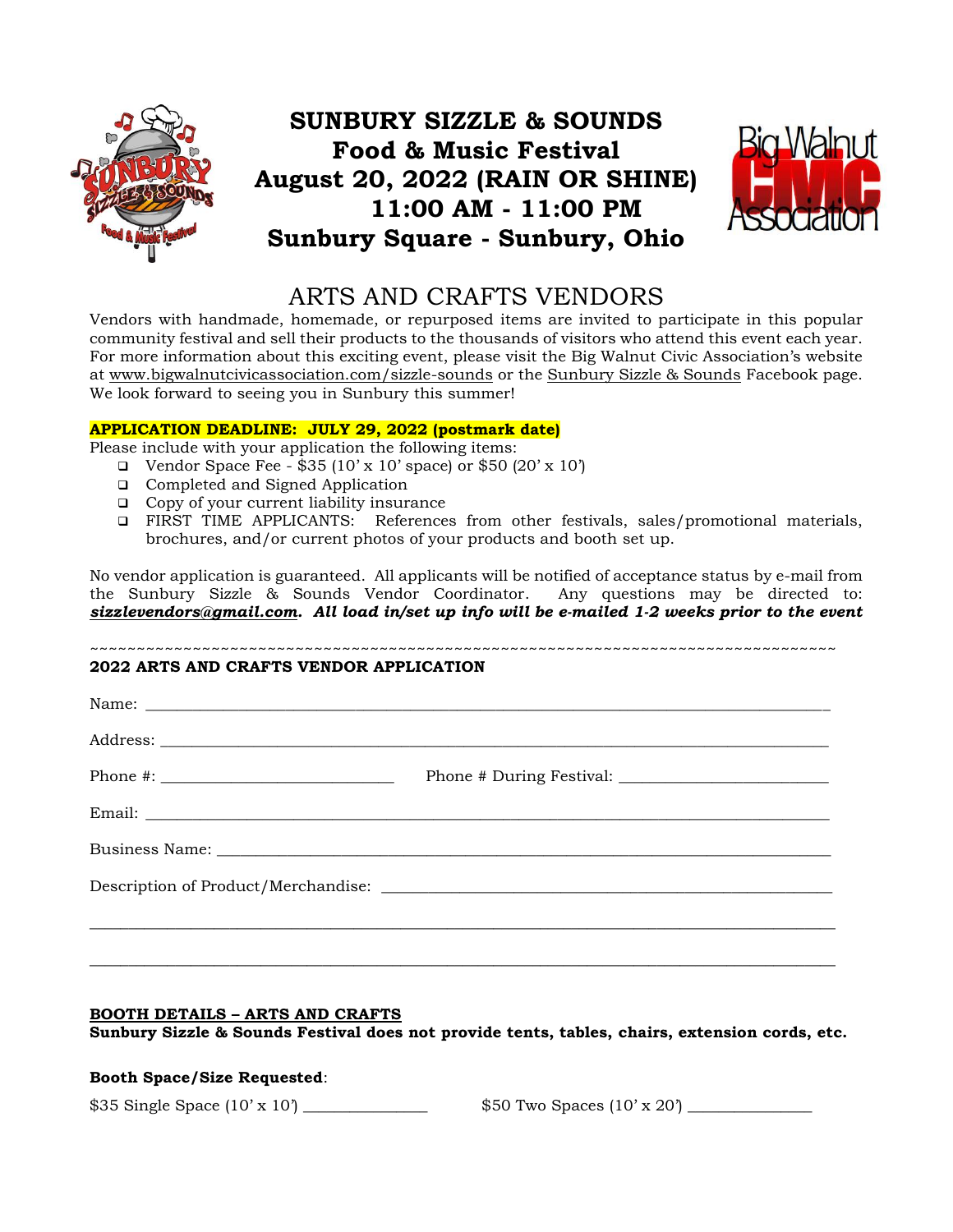Tent dimensions? \_\_\_\_\_\_\_\_\_\_\_\_\_\_\_\_ (any vendor that sells from a trailer must contact the Festival's Event Coordinator at *[sizzlevendors@gmail.com](mailto:sizzlevendors@gmail.com)* to discuss their needs).

#### **Booth Schedule**:

Arts and Crafts vendors are encouraged to stay for the entire event but may choose to breakdown their booth at any of the appointed times. Please indicate below the time you plan to breakdown your booth. The Sunbury Sizzle & Sounds Vendor Coordinator will place vendors at the event based on breakdown schedules. Those committing to stay longer will be placed closer to the stage. No vendor is permitted to close their booth earlier than 5:00 pm.

Breakdown Schedule:

|                                   | $7:00 \text{ pm}$                                                                               |
|-----------------------------------|-------------------------------------------------------------------------------------------------|
|                                   |                                                                                                 |
| <b>IMPORTANT</b>                  |                                                                                                 |
|                                   | <b>ELECTRIC NEEDS</b> (120v only and vendors provide own extension cords): YES: _____ NO: _____ |
| Please describe electrical needs: |                                                                                                 |

\_\_\_\_\_\_\_\_\_\_\_\_\_\_\_\_\_\_\_\_\_\_\_\_\_\_\_\_\_\_\_\_\_\_\_\_\_\_\_\_\_\_\_\_\_\_\_\_\_\_\_\_\_\_\_\_\_\_\_\_\_\_\_\_\_\_\_\_\_\_\_\_\_\_\_\_\_\_\_\_\_\_\_\_\_\_\_\_\_\_\_\_\_\_

**My signature acknowledges that I will be present, and my booth will be open and staffed during all Sunbury Sizzle & Sounds Festival ("Festival") hours as specified. I have received, reviewed, and agree to ALL rules and regulations set forth by Festival staff and understand that failure to do so can result in immediate expulsion without refund. Indemnity: by agreeing to use the space allotted by the City of Sunbury and the Festival and further covenants, vendors release and waive any and all claims that the vendor, heirs, and executors have or may have against the City of Sunbury, the Sunbury Sizzle & Sounds Festival, any of its directors, officers or employees, or any property owner, for loss, theft, breakage, property damage or bodily injury sustained as a result of their participation in the Festival.**

| Signature: | Date: |
|------------|-------|
|            |       |

**Printed Name:**  $\blacksquare$ 

**You can either forward your application materials to the following email address: [sizzlevendors@gmail.com](mailto:sizzlevendors@gmail.com) (include the words ARTS AND CRAFTS VENDOR APPLICATION in the subject line) or mail the materials to the following address (all fees must be mailed):** 

Sunbury Sizzle & Sounds 123 State Rte. 3 Sunbury, Ohio 43074

Late applications may not be accepted.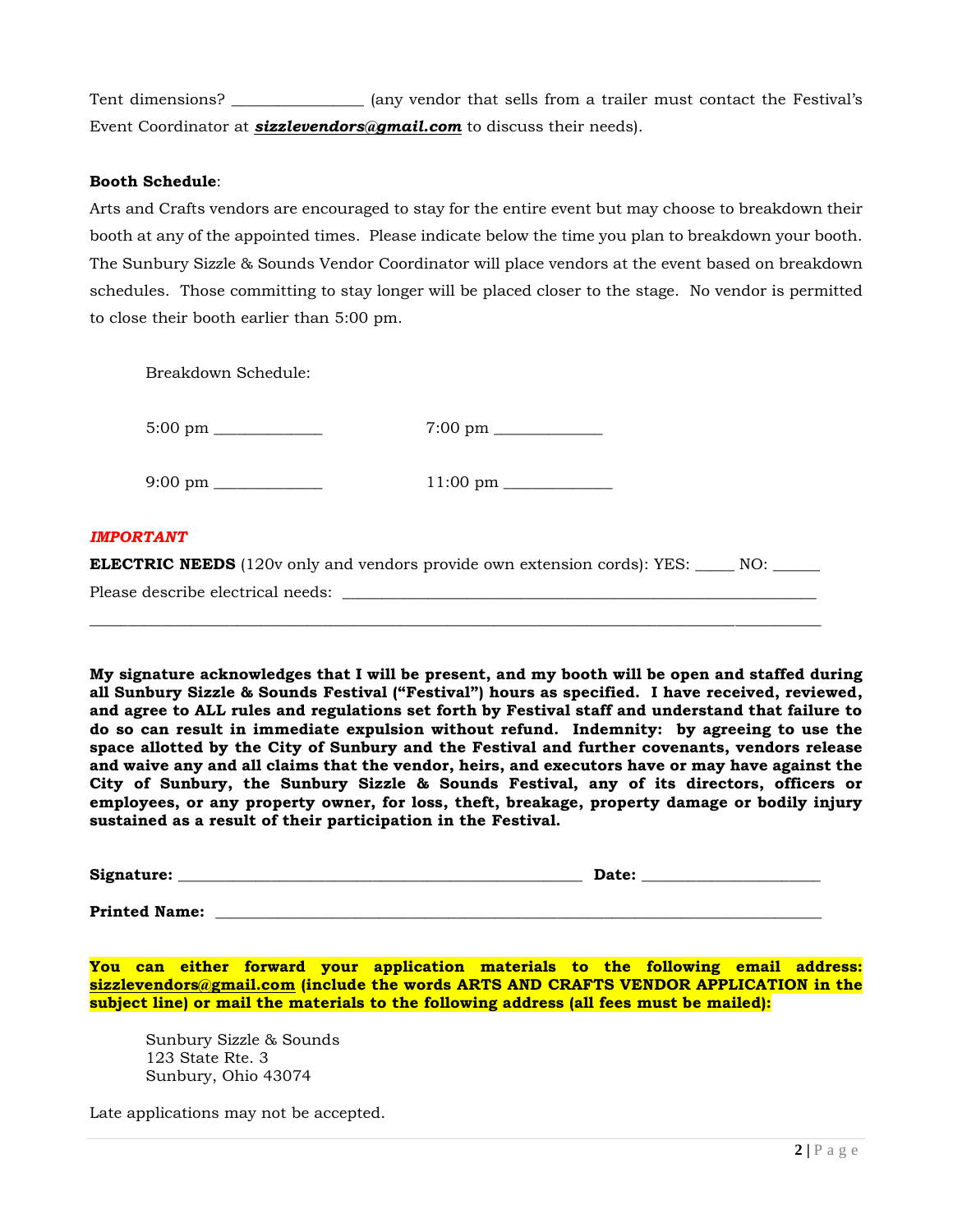### **2022 ARTS AND CRAFTS VENDOR RULES AND REGULATIONS**

#### **Vendor Set-up and Staffing**

- Vendors will receive confirmation of set-up time (NO EARLY ARRIVALS WITHOUT PRIOR PERMISSION) approximately two weeks prior to the Festival.
	- Submission of an application is not a guarantee of acceptance.
- Vendors must check in with a Festival representative upon arrival and prior to set up.
- Vehicles are allowed on Festival grounds during set-up/clean-up times only. Failure to remove cars/delivery trucks from Festival grounds prior to 10:00 am on Saturday, August 20 will result in vehicle being towed at owner's expense.
- Vendor personnel must manage booths during the operating hours:
	- Festival begins at 11:00 am and ends at 11:00 pm on August 20, 2022.
	- Arts and Crafts Vendors are encouraged to stay for the entire event but must open at 11:00 am and may break down their booths at any of the appointed times: 5:00 pm; 7:00 pm; 9:00 pm; or 11:00 pm.

#### **No late openings. No early breakdowns. No exceptions.**

### **Approval of Vendors**

Only pre-approved vendors are permitted on the Festival grounds. No vendor shall assign, sublet, or apportion any part of their space without prior written approval from the Sunbury Sizzle & Sounds Vendor Coordinator. Sunbury Sizzle & Sounds reserves the right to be the exclusive seller and provider of all alcoholic beverages and Lemonade Shake Ups.

#### **Other General Information:**

Sunbury Sizzle & Sounds, in its sole discretion, shall determine Vendor locations. Vendors agree to accept vending locations as is. The Sunbury Sizzle & Sounds Festival Committee may reassign vending locations from year to year. Vendor acknowledges that the Sunbury Sizzle & Sounds Festival does not make any representations and/or warranties regarding anticipated sales or sales opportunities.

- ALL vendors will be set up and ready to open at 11:00 am. Any vendor not ready at that time may not be welcomed back the following year.
- Any tent over 200 square feet will require a building permit.
- No vendor will be allowed to sell soft drinks (soda, water, lemonade, iced tea, etc.) without prior approval.
- Applicants must have all necessary licenses and certificates of insurance. The owner takes full legal responsibility for participation and is the party for whom all transactions will be conducted. All sales and income taxes are the responsibility of the vendor.